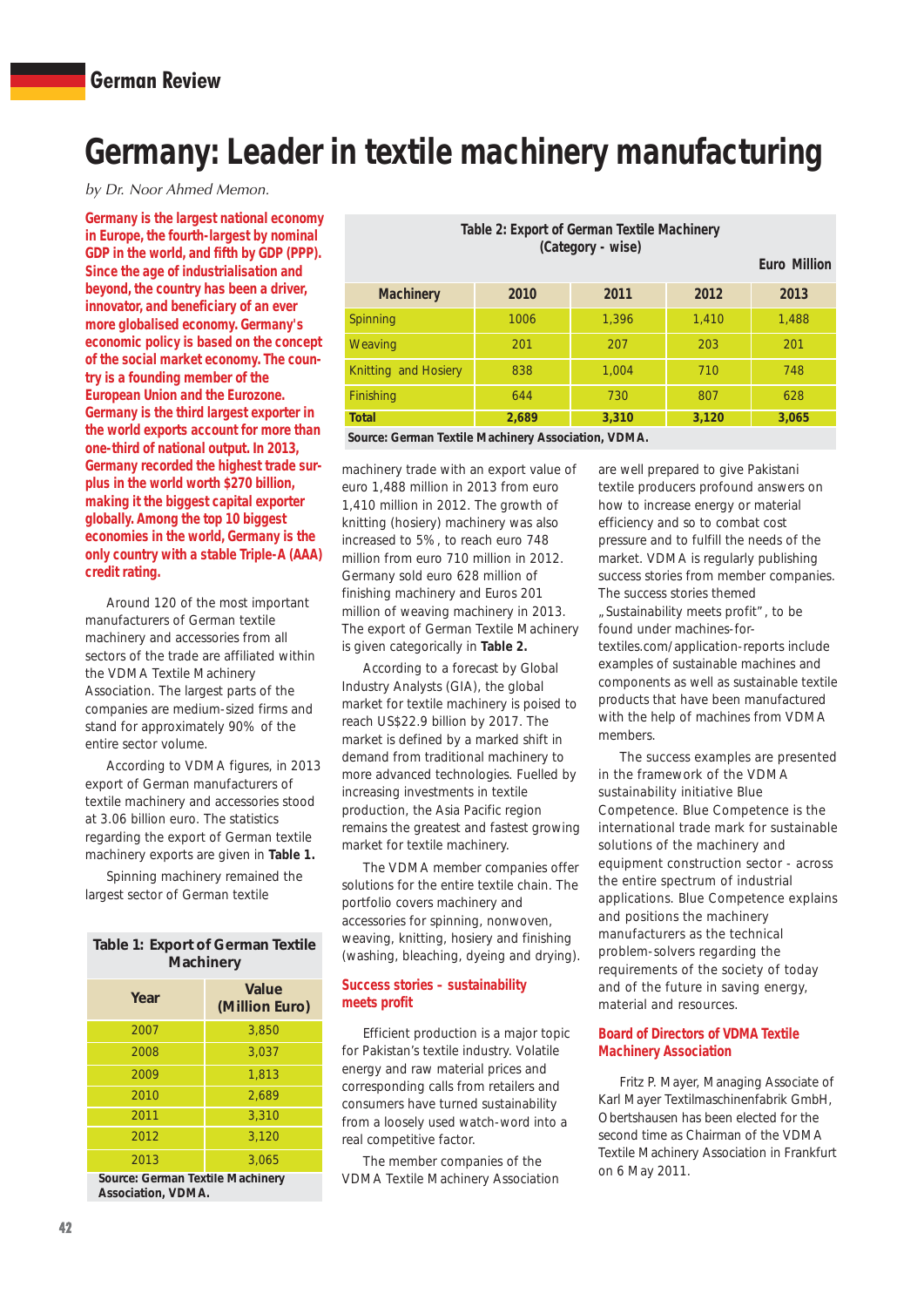Mrs Regina Brückner, Managing Associate of Brückner Trockentechnik GmbH & Co. KG, Leonberg and Karlheinz Liebrandt, Co-owner of Liba Maschinenfabrik GmbH, Naila are Vice-Chairmen.

The executive board for the threeyear period until 2014 is composed of:

- $\ddot{\cdot}$  Fritz P. Mayer, (Chairman) Karl Mayer Textilmaschinenfabrik.
- $\ddot{\cdot}$  Regina Brückner, (Vice-Chairman) Brückner Trockentechnik.
- $\ddot{\psi}$  Karlheinz Liebrandt, (Vice-Chairman) Liba Maschinenfabrik.
- $\frac{1}{2}$  Johann Phillip Dilo, Oskar Dilo Maschinenfabrik.
- $\ddot{\psi}$ Michael Ebeling, Lindauer Dornier.
- $\ddot{\phantom{a}}$ Siegfried Eibner, proCtec.
- $\ddot{\mathbf{r}}$  Roland Hampel, A. Monforts Textilmaschinen.
- -Stefan Kroß, Oerlikon Barmag.
- $\mathbf{r}^*$ Rainer Mayer, Mayer & Cie.
- $\mathbf{r}$ Eric Schöller, Groz-Beckert.
- $\ddot{\mathbf{c}}$ Peter Schulz, Rieter Ingolstadt.
- $\mathbf{r}^*$ Heinz-Peter Stoll, H. Stoll.
- $\mathcal{L}_{\mathbf{a}}$ Verena Thies, Thies.
- $\mathbf{r}$ Heinrich Trützschler, Trützschler.



*Fritz P. Mayer, (Chairman) Karl Mayer Textilmaschinenfabrik, Regina Brückner, (Vice-Chairman) Brückner Trockentechnik and Karlheinz Liebrandt, (Vice-Chairman) Liba Maschinenfabrik.*

#### **Pak-German Trade Relations**

Germany is one of the European countries, who play a vital and an influential role in country's upcoming political events, others being Saudi

| Table 3: Pak - German Trade |  |  |                      |
|-----------------------------|--|--|----------------------|
|                             |  |  | Value: US \$ Million |

| Year    |       | <b>Export Import</b> | <b>Balance</b><br>of Trade |
|---------|-------|----------------------|----------------------------|
| 2006-07 | 712   | 1,205                | $-493$                     |
| 2007-08 | 826   | 1.322                | $-496$                     |
| 2008-09 | 803   | 1.072                | $-269$                     |
| 2009-10 | 830   | 1,075                | $-245$                     |
| 2010-11 | 1,216 | 947                  | $+269$                     |
| 2011-12 | 1.151 | 1,175                | $+24$                      |
| 2012-13 | 1,024 | 974                  | $+50$                      |

**Source: State Bank of Pakistan Annual Reports.**

Arabia, China, United States, and the United Kingdom.

Trade between Pakistan and Germany is conducted in freely convertible currency in terms of the Trade Agreement signed in 1957. Germany is Pakistan's largest trading partner within the European Union, accounting for 20% of Pakistan's total exports to the EU and 21% of Pakistan's total imports from the EU.

The total trade volume was over US\$ 2.0 billion between the two countries during the year 2012-13. Pakistan's exports to Germany have increased from US\$830 million in 2009-10 to US\$1.02 billion in 2012- 13. Imports from Germany have decreased from US\$ 1.17 billion in 2011-12 to US\$ 0.97 billion in 2012- 13. During the past seven year's balance of trade remained in Germany's favour except the year 2010-11 and 2012-13. Pak-German trade is given in **Table-3**

Germany is a good market for Pakistani textile products especially readymade garments, bed wear cotton fabrics and knitwear. The main items of exports included cotton fabrics, towels, synthetic textiles, carpet and rugs, cotton yarn, bed wear, cotton bags and other made-ups textiles, besides textile and clothing articles.

Germany also imports a variety of other products from Pakistan, which include, leather clothing, leather gloves, sports goods and surgical instruments textile and other

products from Pakistan. Export of textile and other

products from Pakistan to Germany are given **Table-4.** 

Due to the good order situation, VDMA Textile Machinery adjusted the 2013 sale in Pakistan. Export of German textile machinery in Pakistan increased from euro 29.04 million in 2012 to euro 39.46 million in 2013, thus showing an increase of 36%. Spinning machinery remained the largest seller of German textile machinery with an export value of euro 26.78 million in 2013 from euro 19.43 million in 2012.

The growth of finishing machinery was also increased to 113%, to reach euro 7.51 million from euro 3.53 million in 2012. Germany sold euro 2.75 million

#### **Table 4: Export of textile and other products from Pakistan to Germany (Major Items)**

**Value : US\$ 000 Items 2012-13 2011-12** Cotton fabric 94,948 94,128 Readymade garments 221,687 281,010 Cotton yarn 7,038 8,841 Knitwear 103,463 99,208 Textiles made-ups 20,188 28,501 Bedwear 142,781 170,062 Towels 28,093 27,745 Tent and canvas 1,095 1,408 Synthetic textiles 3,880 13,274 Rice 6,202 8,467 Leather textile 18,247 14,795 Leather garments 85,851 79,174 Leather gloves 18,496 19,405 Footwear 21,044 20,328 Sport goods 37,520 40,684 Carpets and rugs  $\begin{array}{|c|c|c|c|c|c|} \hline 7,975 & 12,127 \hline \end{array}$ Surgical instruments 37,832 39,322 Fruits 30,458 14,426 All other items 137,202 178,095 **Total 1,024,000 1,151,000**

**Source: Trade Development Authority of Pakistan.**

of knitting and hosiery machinery and euro 2.42 million of weaving machinery in 2013 to Pakistan. Category-wise export of German Textile Machinery to Pakistan is given in **Table 5.**

Export of German textile machinery (Main items) in Pakistan increased from Rs4.65 billion in 2011-12 toRs3.66 billion in 2012-13, thus showing increase of 60%.

Major machinery items export of German Textile Machinery to Pakistan is given in **Table-6.**

Almost 2,000 Pakistani students are currently studying in German institutions to pursue higher education. After the United States, China and Saudi Arabia, Germany also plays an influential role in the domestic politics of Pakistan. The interest of German economists in the South Asian region has engaged the country in economic diplomacy with Pakistan. This is the reason that Germany is the largest trading partner of Pakistan in Europe. It is also the fifth biggest source of foreign investment in the country. Several German multinational companies have been making lucrative businesses in Pakistan for decades.